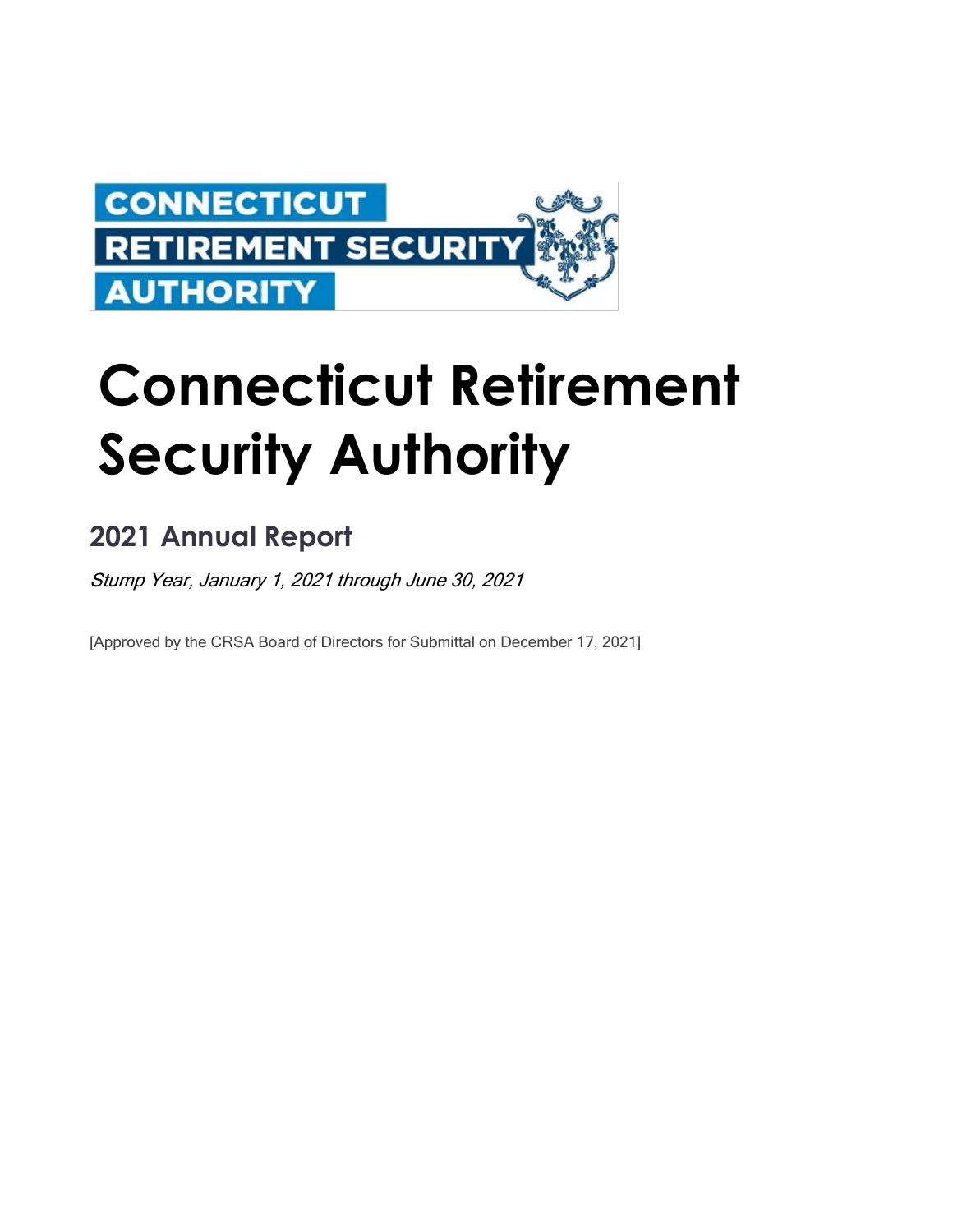# **PROGRAM BACKGROUND & ADMINISTRATION**

# **ABOUT THE CRSA**

The Connecticut Retirement Security Authority (the "CRSA") is a quasi-public state agency tasked with launching a Connecticut Retirement Security Program (the "Program"). The CRSA was established by Connecticut General Statutes §§31-417 through 31-429. The Program is an automatic enrollment retirement savings program for Connecticut workers who do not have access to a qualified employersponsored plan.

The Authority is submitting this annual report detailing its activities, receipts, expenditures and projected activities to the Governor, the Office of Auditors of Public Accounts, and the joint standing committees of the General Assembly having cognizance of matters relating to labor and finance, revenue and bonding, as required by law.

# **FISCAL YEAR CHANGE AND TRUNCATED REPORTING PERIOD, 2021**

The CRSA previously had a fiscal year based on the calendar year, from January 1 to December 31, and its last report (2020) reflected expenses, incomes, and activities from January 1, 2020 to December 31, 2020. However, at its regular meeting in August 2021, the Board elected to adopt the State's fiscal year, which begins July 1 and ends June 30.

The adoptions of the new fiscal year subsequently created a change in this annual report's reportable time period. Therefore, this report covers a truncated fiscal year covering the time period between January 1, 2021 and June 30, 2021, because the time period between July 2020 and December 2020 has already been covered in the previous annual report.

Moving forward, future annual reports will reflect activities between the July 1 to June 30 time frame.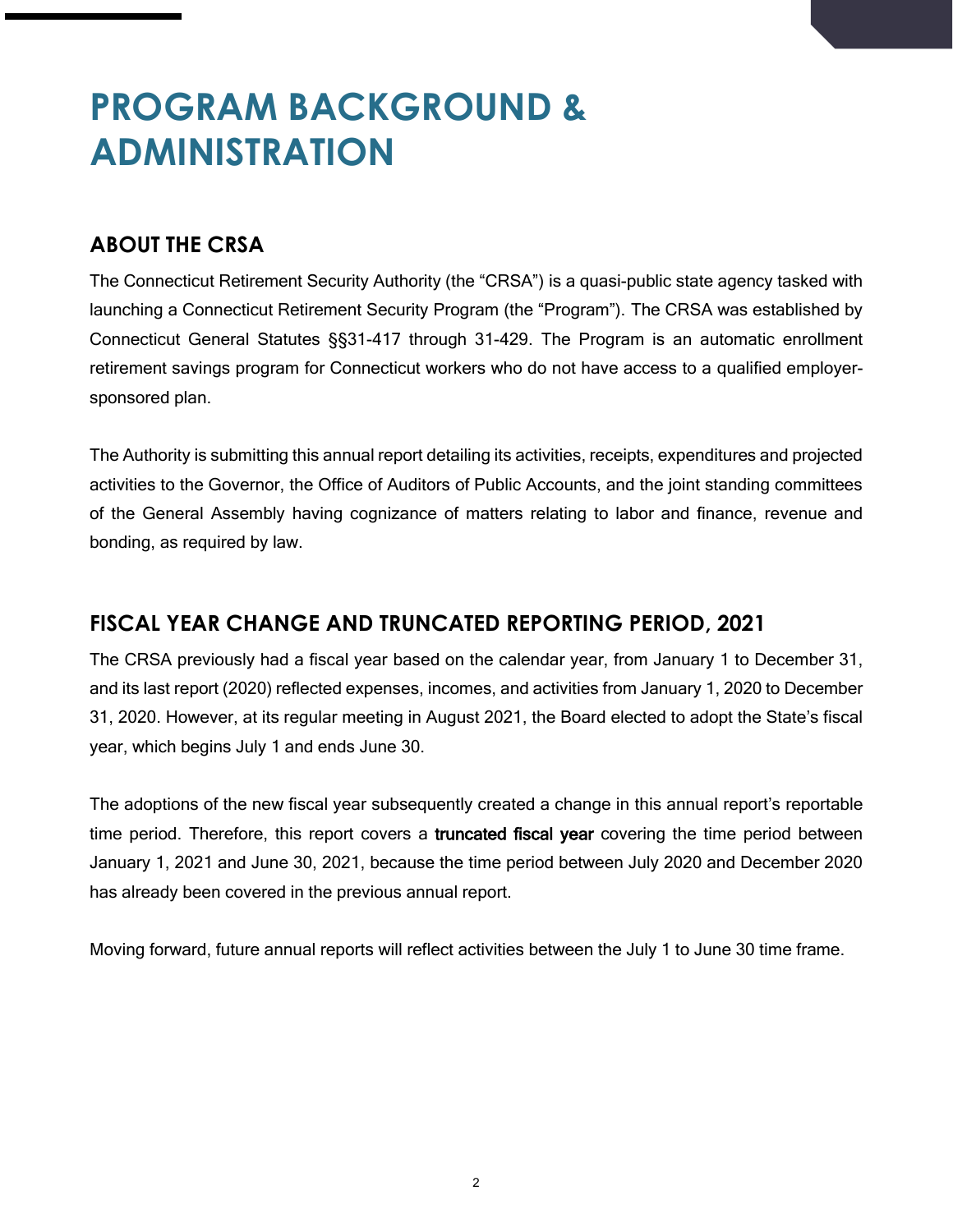# **BOARD OF DIRECTORS**

The CRSA is governed by the Connecticut Retirement Security Authority Board of Directors (the "Board"). The Board consists of fourteen individuals, ten of which have been appointed and are currently serving. The CRSA currently has no independently hired staff.

As of June 30, 2021, the current Board members are:

- Kevin Lembo, Comptroller and Chairman
- Shawn T. Wooden, Treasurer
- Melissa McCaw, Secretary of the Office of Policy and Management
- Jorge Perez, Commissioner, Department of Banking
- Kurt Westby, Commissioner, Department of Labor
- Thomas Sennett, appointee of the Speaker of the House of Representatives, Vice Chairman
- Keisha Palmer, appointee of the Majority Leader of the House of Representatives
- Richard Iovanne, appointee of the Minority Leader of the House of Representatives
- Alex Knopp, Esq., appointee of the President Pro Tempore of the Senate
- **Edward Zelinsky, appointee of the Majority** Leader of the Senate, exp. 2024
- Vacant, appointee of the Minority Leader of the Senate
- Joseph Fazzino, appointee of the Governor
- Vacant, appointee of the Governor
- Douglas McIntosh, Jr., appointee of the **Governor**
- Vacant, appointee of the Governor

# **BOARD MEETINGS**

The Board held monthly meetings throughout the year as well as numerous subcommittee meetings. Agendas and meeting minutes can be found on the Board's website at [https://osc.ct.gov/crsa/.](https://osc.ct.gov/crsa/)

# **2021 PROGRAM ACTIVITIES**

## **OVERVIEW**

Despite the ongoing COVID-19 pandemic, which continued to profoundly impact operations across the State, the CRSA made significant progress in 2021 and is now on the cusp of pilot launch and statewide implementation of its Program. The CRSA took multiple crucial steps necessary for pilot and full program launch, including: contracting with its program administrator, BNY Mellon, crafting and adopting operational procedures and investment designs for its operations creating a marketing and outreach plan, and initiating a pilot test phase with the first volunteer business and employee participants. The Program, called "MyCTSavings," will launch across Connecticut in early 2022 following a successful conclusion of the pilot program.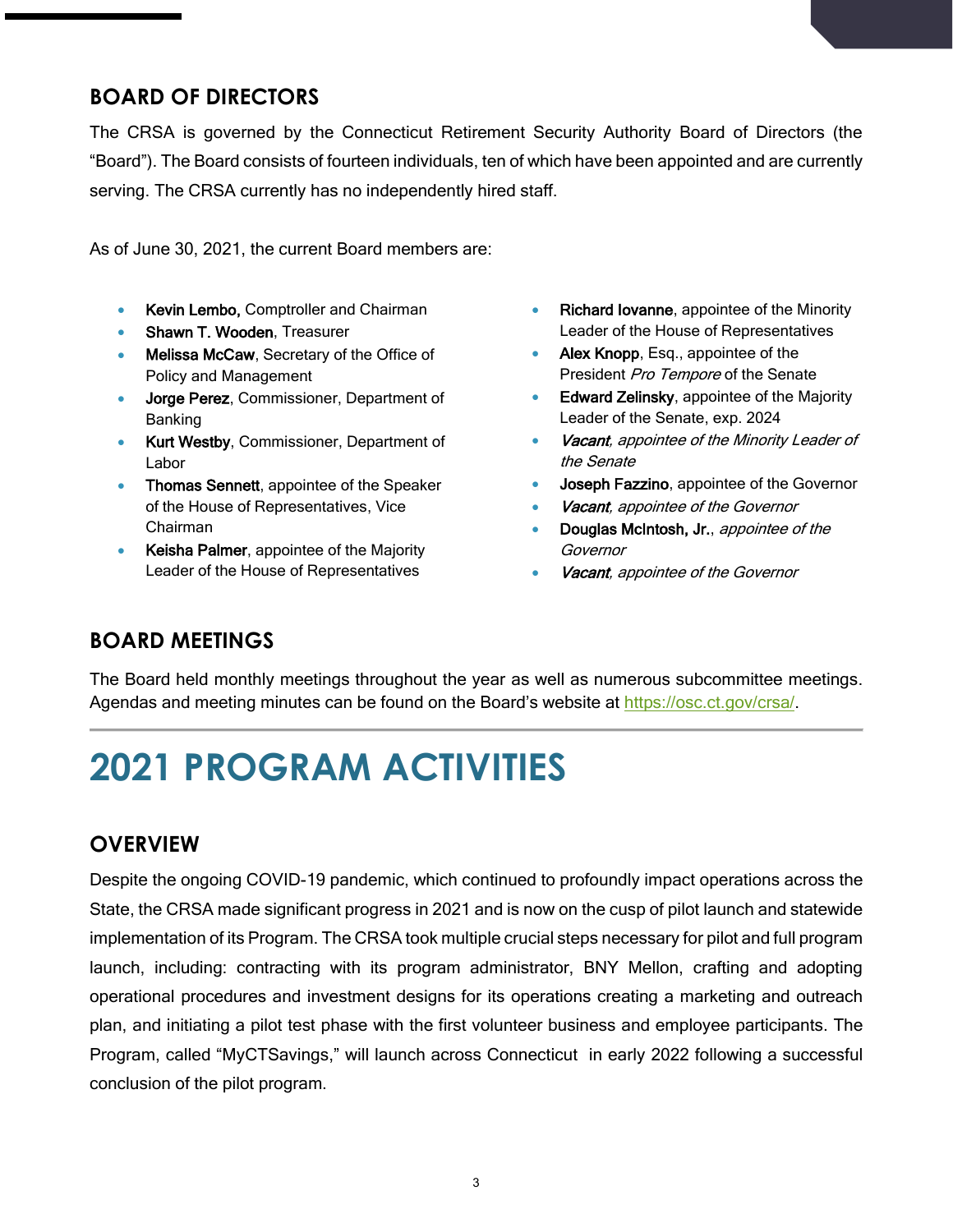

## **SELECTION OF PLAN ADMINISTRATOR**

In February 2021, the Board finalized negotiations with Bank of New York Mellon ("BNY Mellon"), who was awarded the Plan Administration and Management Services RFP in 2020. With the assistance of its contractors AKF Consulting Group and the law firm of Pullman and Comley, the Board successfully concluded negotiations and voted to enter into a favorable contract with BNY Mellon at its February 2021 meeting. The contract was executed on February 24, 2021 and onboarding began immediately to prepare for the program's pilot.

## **MARKETING AND OUTREACH**

#### Marketing Plan

Following execution of the contract, the CRSA and BNY Mellon outlined a plan for marketing and outreach to execute ahead of the program's pilot and full launch. The Program's new branded name, "MyCTSavings," was selected and announced in May 2021, along with the design of brand appearance for the website, paper and digital communications, social media, and other outreach materials. The Program's website design and contents were created, reviewed, and incorporated into the live website, now available at [www.myctsavings.com.](http://www.myctsavings.com/)

A social media plan was additionally prepared for use in early 2022, ahead of the MyCTSavings statewide launch.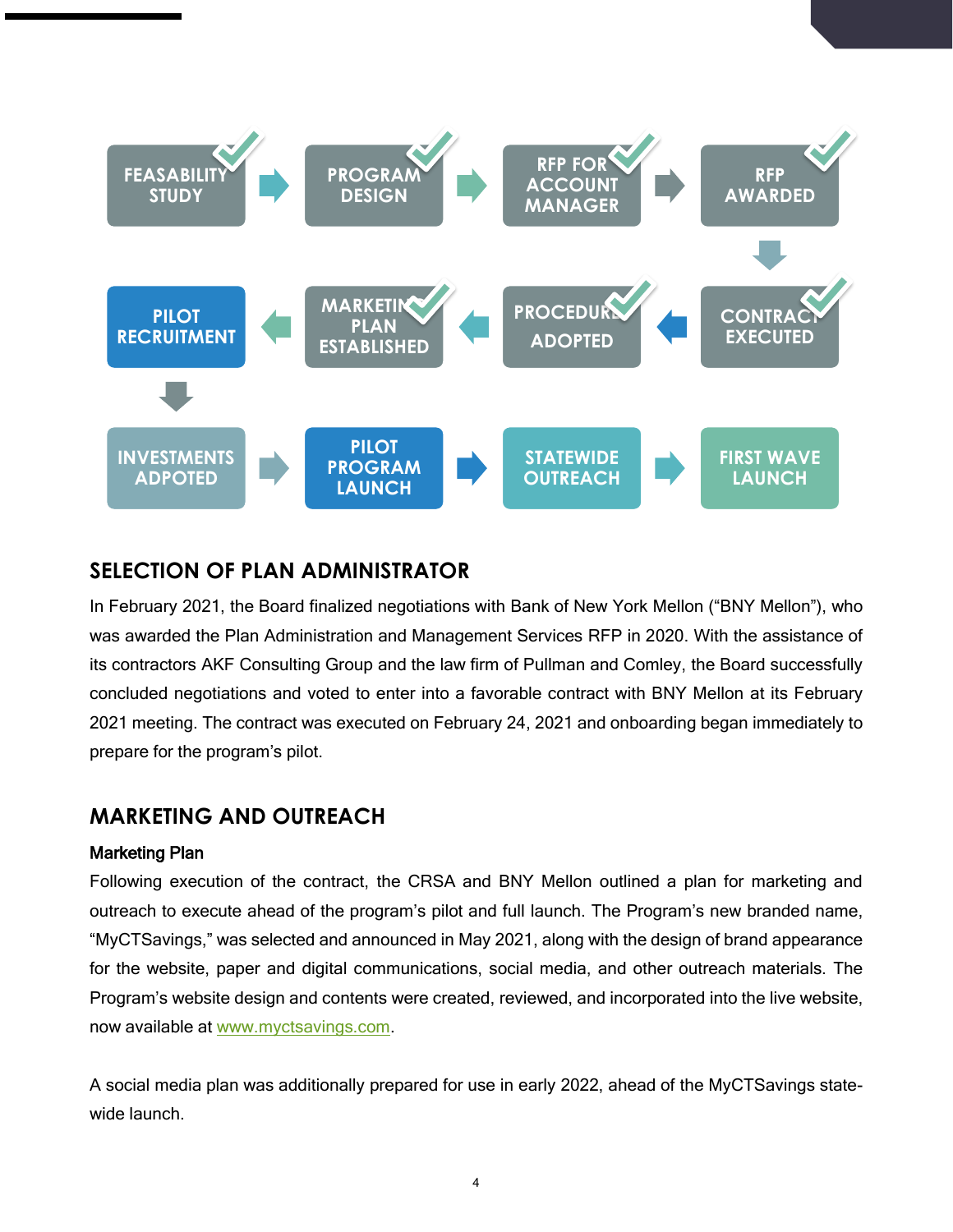### Outreach and Pilot

The CRSA also designed a pilot business outreach plan, temporary website, and materials with the assistance of BNY Mellon and vital partner AARP, to be implemented over the summer of 2021. Local business and industry groups were contacted to explain the Program's purpose, requirements, provide implementation timelines, and begin to build relationships with the state's business communities.

### **INVESTMENT PORTFOLIO AND ADDITIONAL POLICIES ADOPTED**

### Policies Added

The CRSA Board adopted its bylaws and initial policies in December of 2020; additional policies and procedures were added this year to reflect and describe the Program's operational functions. In June and September of 2021, the Board adopted the following policies to define the structure of MyCTSavings:

- Notice to Qualified Employers Regarding Obligations Under the Connecticut Retirement Security Exchange
- Provision of Informational Materials to Employees Following Registration
- Initial Opt-Out Periods
- Investment Default
- Enrollment By Non-Covered Employees
- Identifying Exempt Employers Through Form 5500 Filings
- Employer Registration Deadlines and Wave **Structure**

### Investment Portfolio and Other Discussed Policies

With the assistance of its contracted vendors, BNY Mellon and Lockwood Advisors, Inc. ("Lockwood), the Board adopted the Program's selection of investment portfolios. Lockwood made a customized portfolio proposal in April 2021, which was discussed by the Board and its subcommittees. For further insight, the CRSA also contracted an independent investment advisor, Segal Marco Advisors ("Segal Marco"), to conduct a professional analysis of the proposal. The proposed portfolio included default target date funds as well as seven other investment mixes, making Connecticut a leader in participant choice: with adoption of the portfolio in later 2021, MyCTSavings will have the most investment options available of all state auto-IRA programs.

### Program Materials

In anticipation of the pilot, the Program created informational packets and outreach materials for for program participants and pilot employers for recruitment of the pilot.

### **PILOT PROGRAM RECRUITMENT AND LAUNCH**

The pilot program is intended to test the sign-up and enrollment systems with the assistance of a small selection of volunteer businesses. In order to recruit volunteers and raise awareness of the Program,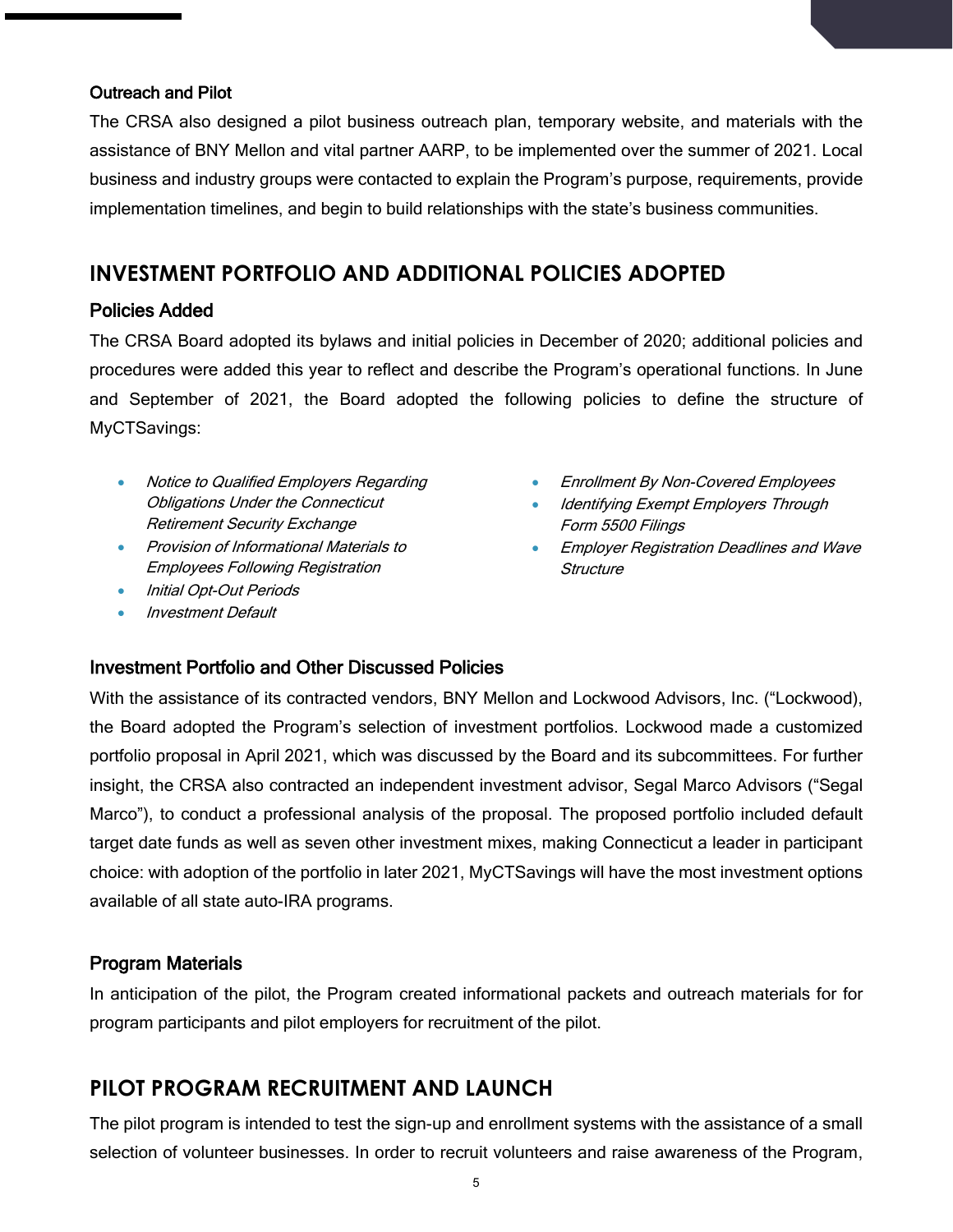the CRSA partnered with BNY Mellon and AARP to reach out to business communities beginning in May of 2021.The pilot will officially launch in October 2021 with the beginning of orientation sessions and digital on boarding sessions with participating employers.

# **2021 FINANCIAL ACTIVITIES**

### Truncated Fiscal Year Summary, January 2021 – June 30

The Program has continued to maintain an efficient budget. In its statute the CRSA has access to up to \$1,000,000 in a line of credit from the State. The first \$250,000 disbursement of the line of credit was requested in August 2020, but was not released until July 2021, following the successful negotiations of terms with the Office of the State Treasurer. Due to the timing of the release of the line of credit, and the change in fiscal year reporting for the program, no income was reported for this report's time period, and no payments to vendors were made. However, following the release of the line of credit in July 2021, all outstanding invoices were paid.

In August 2021 the Board adopted the State's fiscal year (July 1 to June 30) as its fiscal year, along with an updated budget and ten-year repayment projection to reflect the change.

# **LIST OF BOND ISSUES FOR PRECEDING FISCAL YEAR:**

No bonds were issued between January 1, 2021 and June 30, 2021.

# **LIST OF PROJECTS:**

No bonds were issued between January 1, 2021 and June 30, 2021.

# **LIST OF OUTSIDE INDIVIDUALS AND FIRMS RECEIVING LOANS:**

No loans were issued.

# **BONDS:**

No bonds were issued between January 1, 2021 and June 30, 2021.

# **AFFIRMATIVE ACTION POLICY**

The affirmative action policy statement is appended in Appendix A of this document. The CRSA currently has no hired work force and therefore no report on the agency's composition.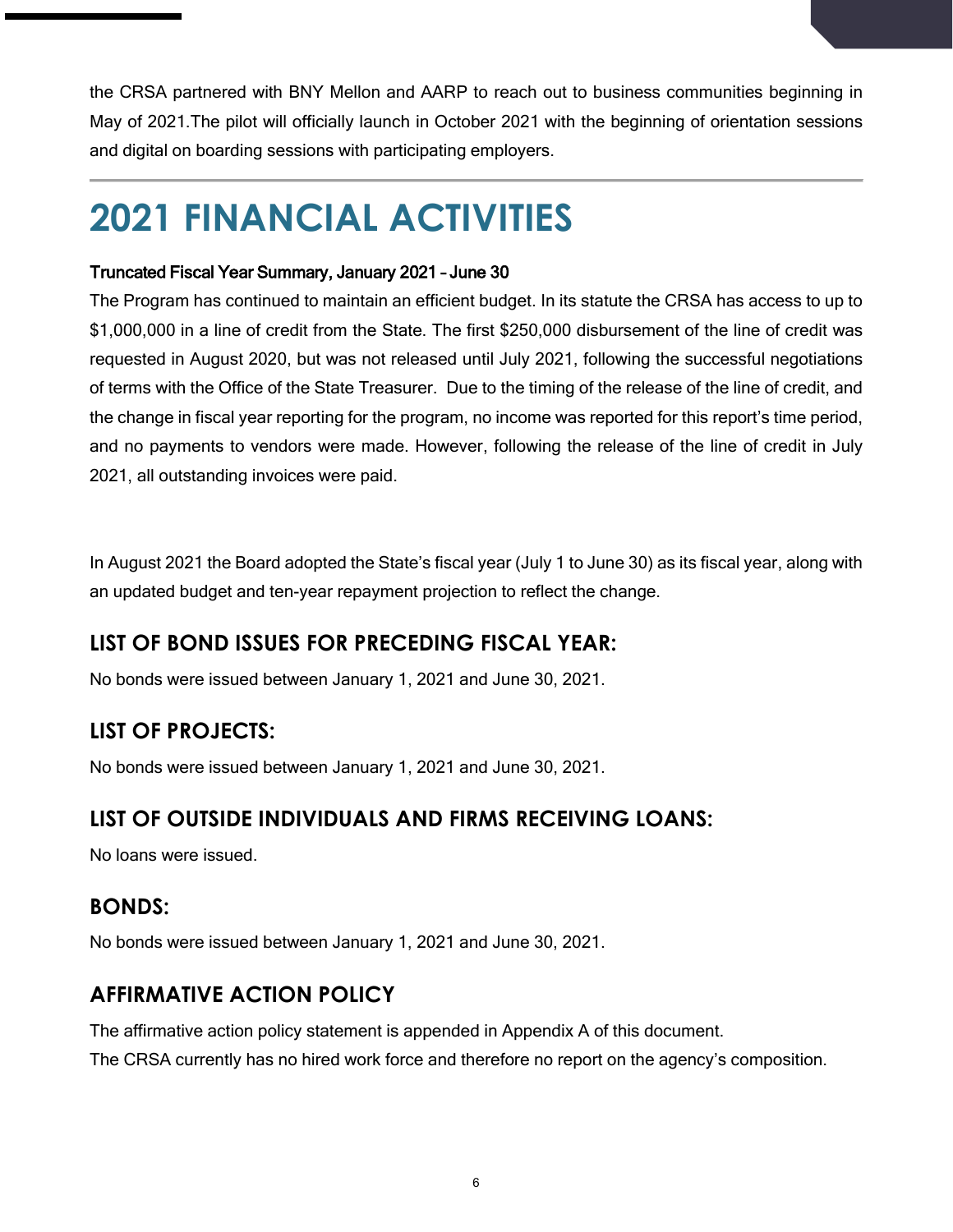# **FINANCIAL STATEMENTS: CRSA EXPENDITURES:**

Stump Fiscal Year, 01/1/2021 through 06/31/2021

| <b>REVENUES</b>                                |               |
|------------------------------------------------|---------------|
| Beginning balance 1/1/2021*                    | (111, 636.76) |
| <i>(*invoices pending payment from CY2020)</i> |               |
| <b>EXPENSES</b>                                |               |
| <b>Personnel Expenses</b>                      | 0.00          |
| Invoices from Calendar Year (CY) 2021:         |               |
| <b>Legal Services</b>                          | (74,020.00)   |
| <b>General Consulting</b>                      | (37, 282.98)  |
|                                                |               |

### **BALANCE**

Ending Balance\*\* (222,939.74) (\*\*all outstanding invoices were subsequently paid in new Fiscal Year, July 2021, after release of the line of credit)

# **THE NEXT STEPS**



### Planned activities for the agency during the current fiscal year (FY23)

### Pilot Program

In anticipation of statewide launch, the Program will continue to recruit new pilot employers, launch its pilot, gather necessary data from the pilot volunteers, and respond to feedback from participating employers. As required, the Program will also implement such feedback into its systems and communications to ensure a smooth transition to the first wave of business sign-ups.

#### Statewide Launch and Communications

Upon the successful launch and close of the pilot, the Program is expected to roll out in three waves across the state over a period of about one year, beginning in early 2022. Each wave will include a tranche of eligible employers based upon numbers of employees. The CRSA will increase communication and outreach efforts ahead of full launch, implement its marketing plan and social media outreach plan, access appropriate data to be used for outreach, and issue the first notifications to businesses who fall under the Program's mandate.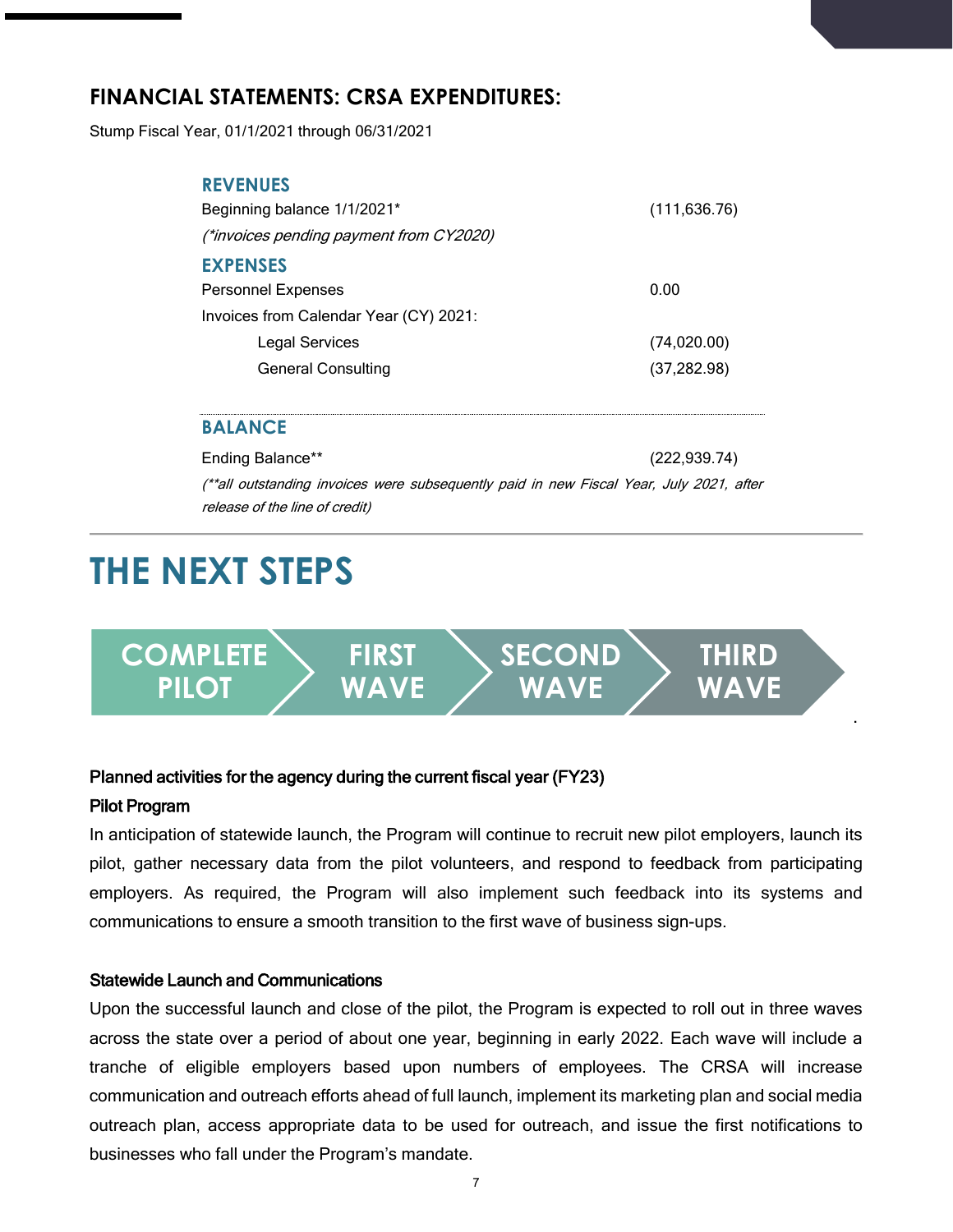The CRSA will continue to build upon fruitful relationships with state and national partners, including State department partners, the AARP, directors of other state programs, and the Georgetown Center for Retirement Initiatives. They have been invaluable resources and have provided critical insights in a new and quickly growing sector of public policy. In 2021, several more states and cities have passed auto-IRA or other retirement savings program legislation, including Maine, New York State, New York City, and Virginia, bringing the total number of public entities with auto-IRA program laws to ten. The CRSA looks forward to the successful launch of MyCTSavings in 2022 and seeing the fulfillment of its directive to serve the 600,000 hard-working Connecticut employees who do not have access to workplace retirement plans.

#### Acknowledgement

.

Finally, the CRSA also wishes to acknowledge the indispensable contributions of Comptroller Kevin Lembo and thank him for his service to the Board, where he has served as Chairman since March of 2020. Comptroller Lembo was an early and vocal supporter of the Program from its inception and has been essential in ushering it to this final juncture.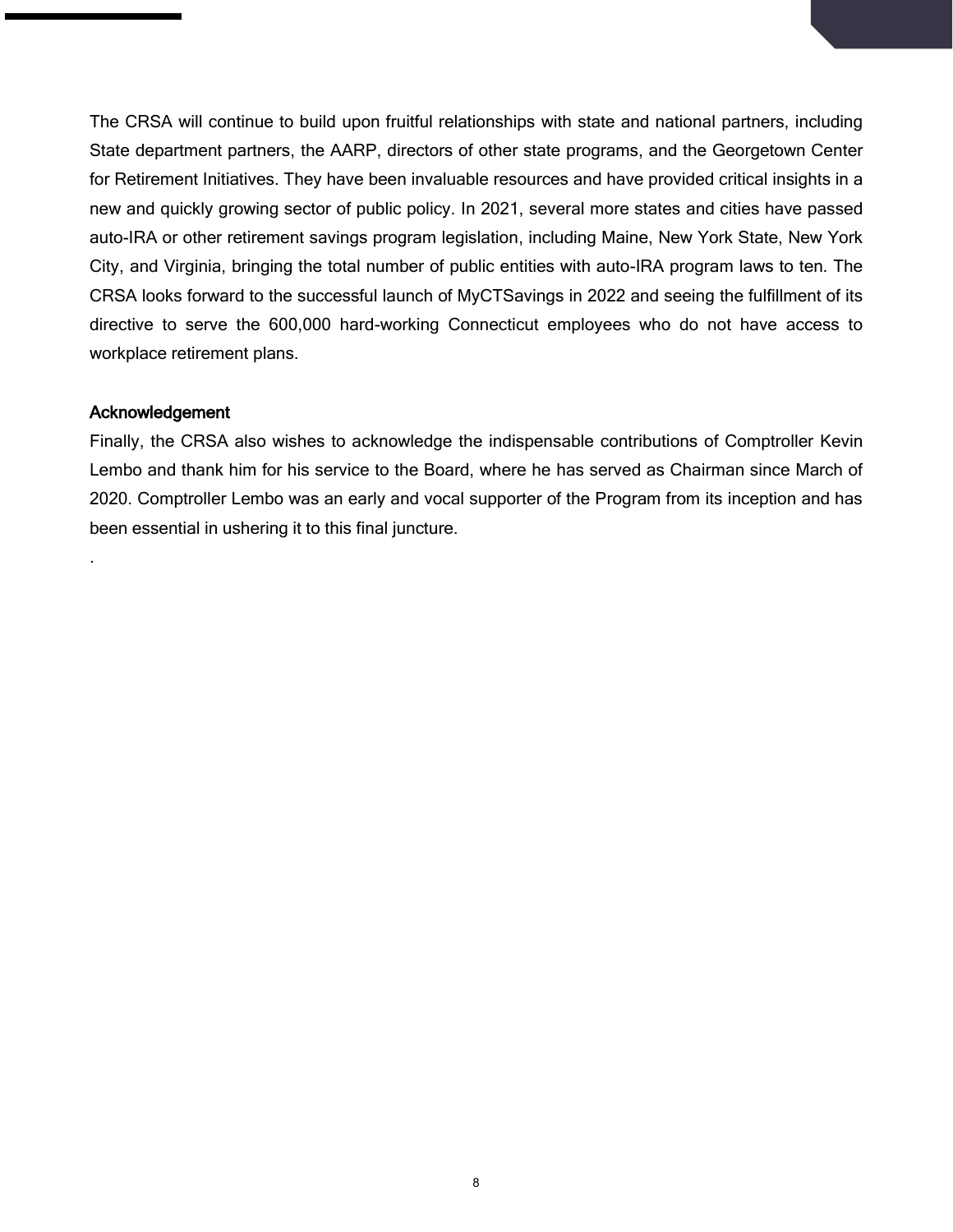### **CONNECTICUT RETIREMENT SECURITY AUTHORITY**

### **Policy: EQUAL EMPLOYMENT OPPORTUNITY AND AFFIRMATIVE ACTION**

The Connecticut Retirement Security Authority ("Authority") is an equal employment opportunity and affirmative action employer, dedicated to the policy of nondiscrimination in employment on any basis prohibited by law. The Authority is committed to providing equal employment and advancement opportunities without consideration of race; color; religious creed; age; sex; sexual orientation; gender identity or expression; marital status; national origin; ancestry; veteran status; present or past history of mental disability, intellectual disability, learning disability, physical disability, including, but not limited to, blindness; genetic information or other legally protected status. Additionally, the Authority will take affirmative action to ensure workplace equality, avoid all forms of discrimination, and develop a workforce that is representative of all segments of the population.

The Authority will use affirmative action measures at all stages of the employment process. With regard to recruitment and hiring, the Authority will notify recruiters, consultants, prospective candidates, and employees that "The Connecticut Retirement Security Authority is an 'Affirmative Action/Equal Employment Opportunity Employer'" and will broadly disseminate this policy by posting it on its website, bulletin boards, and other locations accessible to employees and potential candidates for employment. The Authority will attempt through recruitment efforts to increase the number of highly qualified female and minority applicants who apply for each vacancy with the ultimate goal that the Authority's workforce will mirror the diversity of the labor pool. Additionally, the Authority will attempt to reach a greater number of Hispanic, African-American, Asian/Pacific Islander and Native American potential applicants by contacting organizations and educational institutions that promote the interests of such individuals. The Authority also recognizes the hiring difficulties which are sometimes encountered by the physically disabled and older persons and will undertake measures to achieve the full and fair utilization of such persons in its work force.

The Authority is committed to equal opportunities for its employees in all of its employment practices, including, but not limited to, compensation, benefits, training, promotions and discipline. Consistent with its commitment to equal opportunity, the Authority expects all employees to adhere to its policy of nondiscrimination. The Authority is equally committed to ensuring nondiscrimination in all of its programs and initiatives.

Employees should bring any complaints regarding discrimination or any other violation of this policy to the immediate attention of the Executive Director who is the designated Equal Employment Opportunity (EEO) / Affirmative Action Officer. If a complaint involves the Executive Director, the employee should contact the Chairperson of the Authority's Board of Directors. Alternatively, employees may submit discrimination complaints to their supervisor. The Executive Director may appoint a designee to serve as the EEO/Affirmative Action Officer after notice to the Board. Complaints brought under this policy will be promptly investigated. Any employee who violates this policy, or knowingly retaliates against an employee reporting or complaining of a violation of this policy, shall be subject to immediate disciplinary action, up to and including discharge.